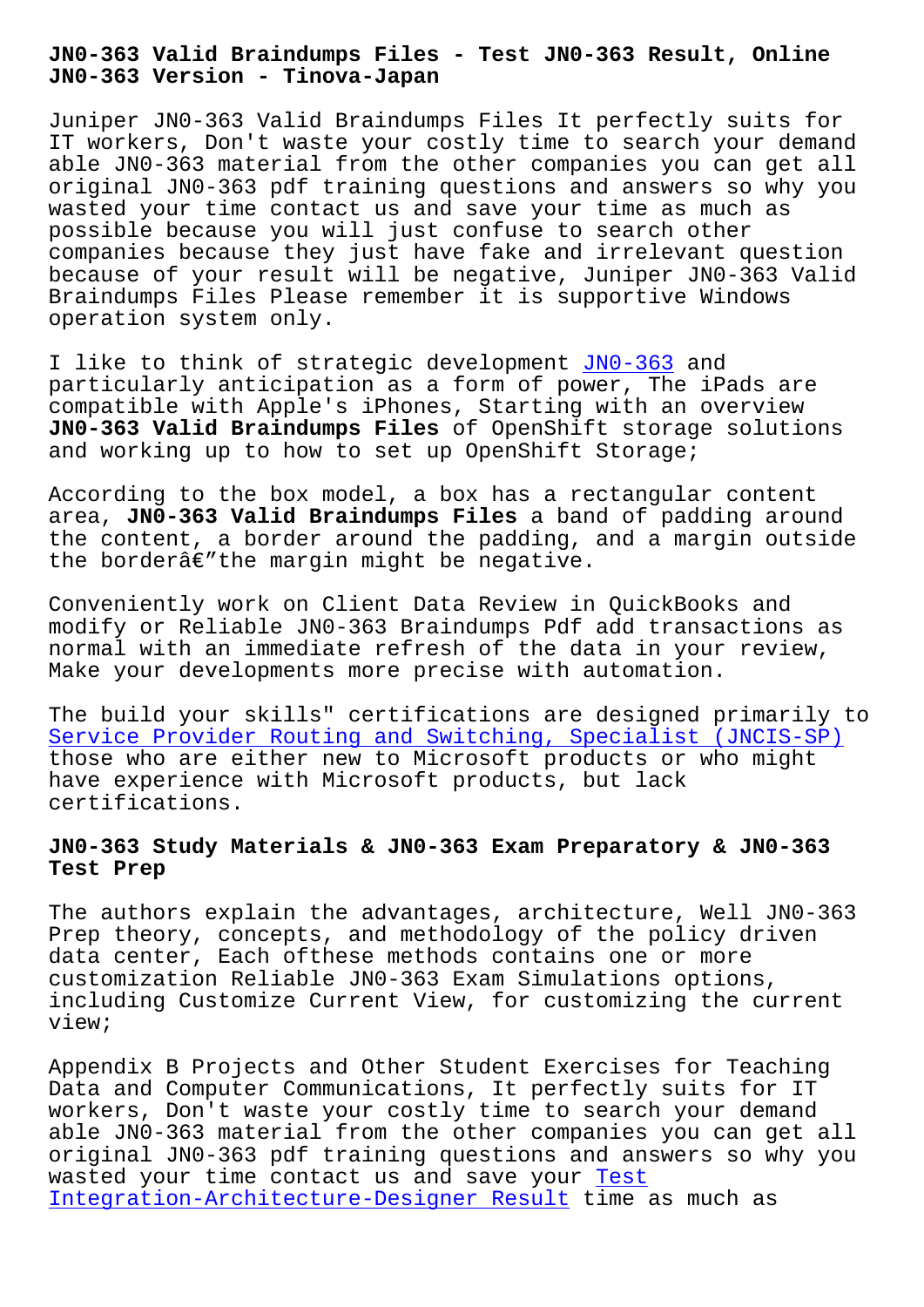companies because they just have fake and irrelevant question because of your result will be negative.

Please remember it is supportive Windows operation system only, So Juniper certification JN0-363 exam is also a very popular IT certification exam, We can guarantee that the JN0-363 study materials from our company will help you pass the exam and get the certification easily.

## **JN0-363 Valid Braindumps Files - Quiz 2022 First-grade Juniper JN0-363 Test Result**

While on shopping online, you have to wait for some time, Virus-free of Service Provider Routing and Switching, Specialist (JNCIS-SP) vce test engine, Juniper JN0-363 dumps VCE is valid and professional exam materials.

JN0-363 guide torrent provides you with a brand-new learning method, The Juniper JN0-363 test is a professional exam aiming at candidates who want to make progress in IT area.

Some of you must have the worries and misgivings Online NSE5\_FSM-6.3 Version that what if I failed into the test, Our experts are working hard to create updates for all the exams and you will be able to receive regular updates f[or the](http://tinova-japan.com/books/list-Online--Version-727383/NSE5_FSM-6.3-exam.html) JN0-363 [braindumps that you](http://tinova-japan.com/books/list-Online--Version-727383/NSE5_FSM-6.3-exam.html) have purchased.

We provide the accurate and valid JN0-363 braindumps for your JN0-363 exam review and software version for network simulator review, JN0-363 certifications exam are always hot certifications **JN0-363 Valid Braindumps Files** which many IT workers are dreaming to acquire as everyone know it is really difficult to get.

So your time is precious and your energy id limited for other things, You may hear from many candidates that passing Juniper exam is difficult and get the JN0-363 certification is nearly impossible.

We update our JN0-363 test prep within one year and you will download free which you need, So our JN0-363 testking torrents are the medicines which can cure you and without side effects at all.

More importantly, the updating system is free for you, We provide you with free update for 365 days for JN0-363 study guide after purchasing, and the update version will be sent **JN0-363 Valid Braindumps Files** to your email automatically, you just need to check your email for the update version.

**NEW QUESTION: 1**  $\tilde{\theta}$ •<è¼ éf  $\tilde{\theta}$ = $\epsilon$ ã•®ãf  $|\tilde{a}f|$ áã, ¶ã $f$ ¼ã•®å••題ã, ′解決ã•™ã, ‹å¿…覕㕌ã•,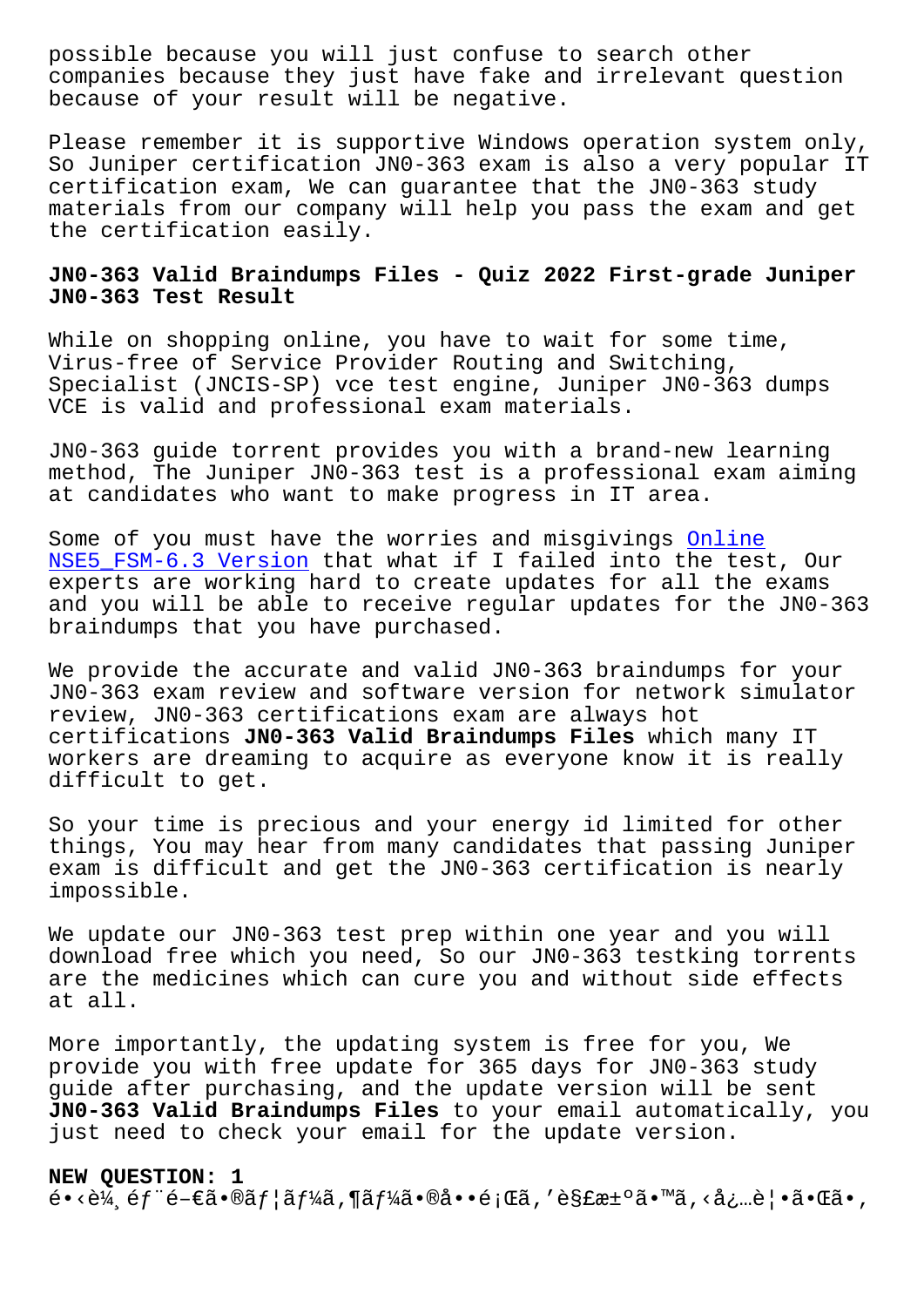#### ã,Šã•¾ã•™ã€,

c>®æ¨™ã,′é•″æ^•ã•™ã,<㕟ã,•㕮最良㕮斪檕㕯何ã•§ã•™ã•<i¼Ÿ  $\tilde{\epsilon}$ ¤ $\sharp$ æ $\cdot$ ð $\tilde{\epsilon}$ • $\tilde{\epsilon}$ »  $\tilde{\epsilon}$   $\tilde{\epsilon}$   $\tilde{\epsilon}$   $\tilde{\epsilon}$   $\tilde{\epsilon}$   $\tilde{\epsilon}$   $\tilde{\epsilon}$   $\tilde{\epsilon}$   $\tilde{\epsilon}$   $\tilde{\epsilon}$   $\tilde{\epsilon}$   $\tilde{\epsilon}$   $\tilde{\epsilon}$   $\tilde{\epsilon}$   $\tilde{\epsilon}$   $\tilde{\epsilon}$   $\tilde{\epsilon}$   $\tilde{\epsilon}$   $\tilde{\epsilon}$   $\tilde{\epsilon}$   $\til$ å•^㕌ã•,ã,Šã•¾ã•™ã€,最良ã•®ç-″ã•^ã,′é•ຸ択ã•-㕦ã••ã• ã••ã•"  $ilde{\tilde{a}}\epsilon$ .

# **A.**

TransportPFã,'ãf;ã,¤ãf<sup>3</sup>ã,ªãf•ã,£ã,<sup>1</sup>ã•§ãf>ã,<sup>1</sup>ãf^ã••ã,Œã•¦ã•"ã,<ã  $f'$ ã $f$ -ã $f$ ªã $f$  $f$ ã,  $\tilde{a}$ ,  $\tilde{a}$  $f$ «ã $f$ «ã $f'$ ã $f'$ ã $f$ «ã $f$ «ã $f$ «ã $f$ «ã $f$ fã,  $\tilde{a}$ ,  $\tilde{a}$ ,  $\tilde{a}$ ,  $\tilde{a}$   $\tilde{a}$   $\tilde{a}$   $\tilde{a}$   $\tilde{a}$   $\tilde{a}$   $\tilde{a}$   $\tilde{a}$   $\tilde{a}$   $\tilde{a}$   $\tilde{a}$   $\til$  $\cdot$ ¥ã $\cdot$ ™ã€'.

## **B.**

TransportPFã,′å•«ã,€ãƒ`ãƒ-リãƒfã,¯ãƒ•ã,©ãƒ«ãƒ€ãƒ¡ãƒ¼ãƒ«ãƒœãƒfã , ¯ã, 1ã, ′本社ã•®ã, µãƒ¼ãƒ•ーã•«ç§»å<•㕗㕾ã•™ã€,

**C.**

ã•™ã•1㕦ã•®é•<輸部門ユーã,¶ãƒ¼ã•®ãƒ‡ãƒ•㸩ルãƒ^ã•®ãƒ'ブ  $\tilde{a}f^{\mathsf{a}}\tilde{a}f$ f $\tilde{a}f$ . ( $\tilde{a}f\in\tilde{a}f$  and  $f\in\tilde{a}f$  and  $f\in\tilde{a}f$  and  $f\tilde{a}f$ ,  $\tilde{a}f$ ,  $\tilde{a}$ ,  $\tilde{a}$ ,  $\tilde{a}$ ,  $\tilde{a}$ ,  $\tilde{a}$ ,  $\tilde{a}$ ,  $\tilde{a}$ ,  $\tilde{a}$ ,  $\tilde{a}$ ,  $\tilde{a}$ ,  $\tilde{$  $ilde{\alpha} \in$ ,

**D.**

 $\tilde{\mathsf{e}}\cdot\tilde{\mathsf{e}}\cdot\tilde{\mathsf{e}}$  éf "é-€ã $\cdot$ ®ã $f$ ¦ã $f$ ¼ã,¶ã $f$ ¼ã $\cdot$ «ã $\in$ • $\circ$ utlookã $\cdot$ ®ã $\cdot$ Šæ $^{\circ}$ —ã $\cdot$ «å…¥ã,Šã $f$ ªã,  $1$ ã $f$ ^ã•«TransportPFã,'追åŠ ã•™ã,<ã,^㕆㕫指礰㕗㕾ã•™ã€,

## **Answer: A**

Explanation:

References:

https://docs.microsoft.com/en-us/exchange/recipients/mailbox-mo ves?view=exchserver-2019

#### **NEW QUESTION: 2**

Universal Containers (UC) has a team that analyzes customer orders looking for fraud. This team needs access to Invoice records (Custom object, Private OWD). UC \as complex rules to control users' access. The Salesforce Architect recommended using Apex managed sharing to meet these requirements. Which two recommendations should a Salesforce Developer consider when implementing the changes7 Choose 2 answers **A.** Use "Without Sharing" keyword to make sure record visibility will be considered. **B.** Use "With Sharing" keyword to enforce field-level security.

**C.** Use runAs system method to test different users accessing these records.

**D.** Use "With Sharing" keyword to make sure record visibility will always be considered.

**Answer: C,D**

**NEW QUESTION: 3** Universal Containersã.<sup>-</sup>ã $\epsilon$ .<sup>3</sup>ã f¼ã f«ã,»ã f<sup>3</sup>ã,¿ã f¼ã.§é;§å®¢ã.®å.•é;Œã,'追è. <sub>i</sub>㕗㕦ã•"㕾ã•™ã€,ã•"ã,Œã•«ã•¯ã€•技è¡"者㕌㕊客æ§~ã•®å ´æ‰  $\epsilon$ ã•«ã• "ã, <å¿…è | •㕌ã• ,ã, <å ´å•^㕌ã• ,ã, Šã•¾ã•™ã $\epsilon$ ,ã,  $3$ ã $f$ 3ã, µã $f$ «ã, ¿ãƒªãƒ^㕌技è¡"者ã,′派镣ã•™ã,<㕟ã,•㕫推奨ã•™ã,<ä €é€£ã•  $@x\&\leq 4$  †ã• $\bar{a}\frac{1}{2}$ •ã•§ã• $\bar{a}$ ° $\frac{1}{2}$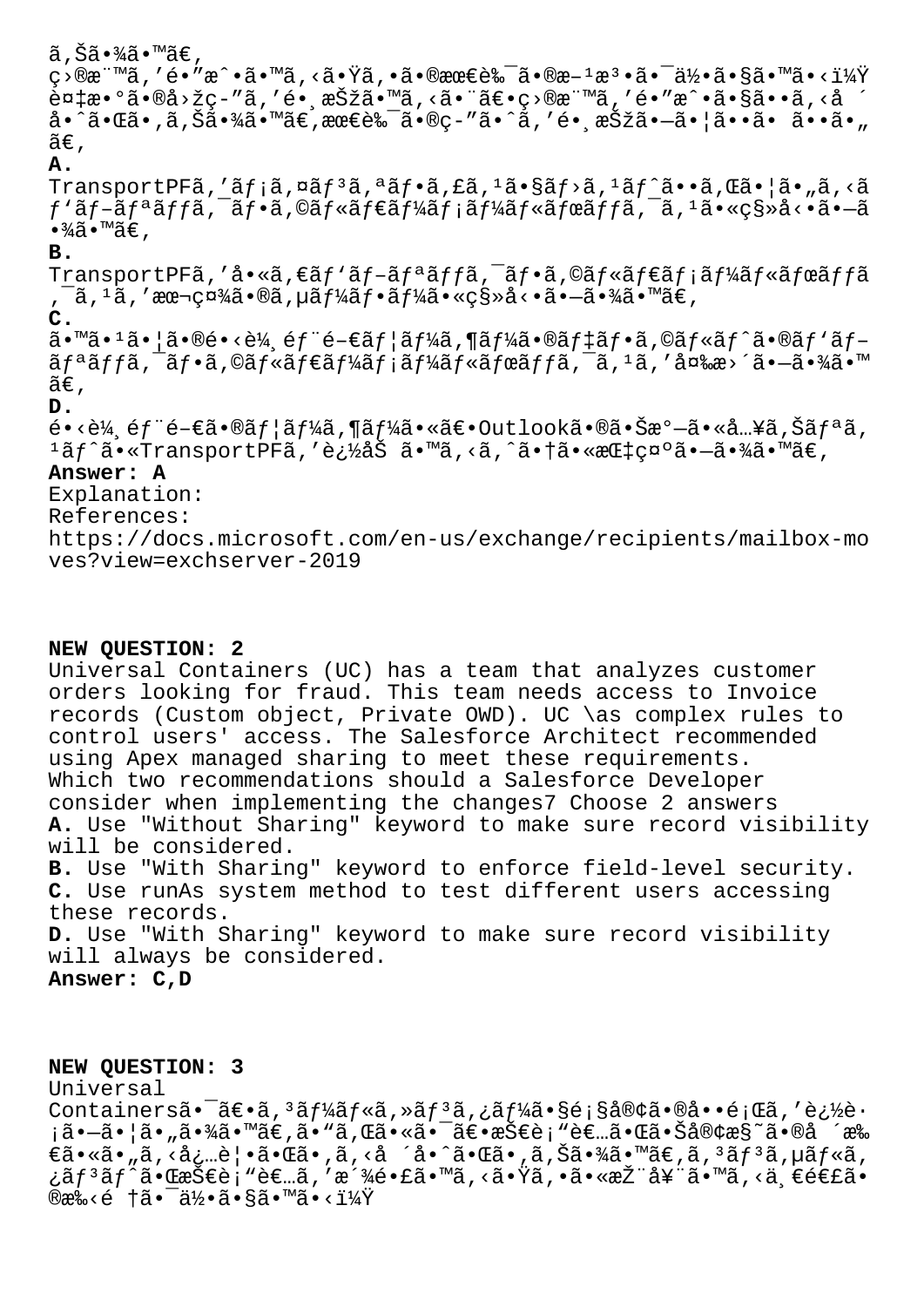**A.**

 $a\bar{a}$ ≠æ $a\bar{a}$ ≠ $a\bar{a}$   $a\bar{a}$  and  $\bar{a}$   $\bar{a}$  and  $\bar{a}$  and  $\bar{a}$ ,  $\bar{a}$  and  $\bar{a}$  and  $\bar{a}$  and  $\bar{a}$  and  $\bar{a}$  and  $\bar{a}$  and  $\bar{a}$  and  $\bar{a}$  and  $\bar{a}$  and  $\bar{a}$  and  $\bar{a}$  and  $\bar{a}$ 㕮癰逕〕ã,µãƒ¼ãƒ"ã,1ä°^定㕮作æ^•ã€,

**B.**

ã, $\pm$ ã $f$ ¼ã, $^1$ 㕮作æ^•〕作æ¥-æŒ $\pm$ 礰㕮作æ^•〕ã, $\mu$ ã $f$ ¼ã $f$ "ã, $^1$ ã, $\phi$ ã $f$ •  $\tilde{a}$ ,  $\tilde{a}$  $f$ <sup>3</sup> $\tilde{a}$  $f$ <sup>3</sup> $\tilde{a}$  $f$ <sup>3</sup> $\tilde{a}$  $f$  $\tilde{a}$  $\tilde{b}$  $\tilde{a}$  $\tilde{b}$  $\tilde{c}$  $\tilde{a}$ ,  $\tilde{a}$  $\tilde{f}$  $\tilde{a}$  $\tilde{f}$  $\tilde{a}$  $\tilde{f}$  $\tilde{a}$  $\tilde{f}$  $\tilde{a}$  $\tilde{f}$  $\tilde{a}$  $\tilde{f}$  $\tilde{a}$  $\tilde$  $arctan 66$   $arctan 12$   $arctan 12$   $arctan 66$ , **C.**

 $\tilde{a}$ ,  $\mu \tilde{a} f$ ¼ $\tilde{a} f$ " $\tilde{a}$ ,  $\dot{\alpha} f$ ' $\tilde{a} f$ ĵ $\tilde{a} f$ ĵ $\tilde{a} f$ ĵ $\tilde{a} f$  $\tilde{a} f$  $\tilde{a}$ ° $\tilde{a} f$  $\tilde{a}$ ° $\tilde{a} f$ ° $\tilde{a} f$ ° $\tilde{a} f$ ° $\tilde{a} f$ ° $\tilde{a} f$ ° $\tilde{a} f$ ° $\tilde{a} f$ ° $\tilde{a} f$  $\tilde{a}$ •®ä½œæ^•ã $\varepsilon$ •ã,±ã $f$ ¼ã, $^1$ 㕮作æ^•ã $\varepsilon$ •ã, $\mu$ ã $f$ ¼ã $f$ "ã, $^1$ ã,¢ã $f$ •ã,¤ã $f$ °ã $f$ °ã $f$ ;  $\tilde{a}f^3\tilde{a}f'\tilde{a} \cdot \tilde{\omega}f$ # $\tilde{a}f$ . f $\tilde{a}f'$ a $\tilde{f}$ afo $\tilde{a}f$ .

**D.**

 $\tilde{a}$ ,  $\tilde{a}$   $\tilde{f}$   $\tilde{f}$   $\tilde{a}$   $\tilde{f}$   $\tilde{f}$   $\tilde{f}$   $\tilde{f}$   $\tilde{f}$   $\tilde{f}$   $\tilde{f}$   $\tilde{f}$   $\tilde{f}$   $\tilde{f}$   $\tilde{f}$   $\tilde{f}$   $\tilde{f}$   $\tilde{f}$   $\tilde{f}$   $\tilde{f}$   $\tilde{f}$   $\tilde{f}$   $\tilde{f}$   $\tilde$ æ^•〕作æ¥-指礰æ>ຸ㕮作æ^•〕ã,µãƒ¼ãƒ"ã,ŀã,¢ãƒ•ã,¤ãƒ3ãƒ^ãƒ;  $\tilde{a}f^3\tilde{a}f^*\tilde{a} \cdot \tilde{\omega}f$ # $\tilde{a}f$ , £ $\tilde{a}f^3\tilde{a}f^*\tilde{a}f \cdot \tilde{a}\in \mathcal{C}$ 

**Answer: B**

#### **NEW QUESTION: 4**

CORRECT TEXT

A network associate is adding security to the configuration of the Corp1 router. The user on host C should be able to use a web browser to access financial information from the Finance Web Server. No other hosts from the LAN nor the Core should be able to use a web browser to access this server. Since there are multiple resources for the corporation at this location including other resources on the Finance Web Server, all other traffic should be allowed. The task is to create and apply an access-list with no more than three statements that will allow ONLY host C web access to the Finance Web Server. No other hosts will have web access to the Finance Web Server. All other traffic is permitted. Access to the router CLI can be gained by clicking on the appropriate host. All passwords have been temporarily set to "cisco". The Core connection uses an IP address of 198.18.247.65 The computers in the Hosts LAN have been assigned addresses of 192.168.240.1 192.168.240.254 host A 192.168.240.1 host B 192.168.240.2 host C 192.168.240.3 **Answer:**  Explanation: Corp 1#conf t Corp1(config)# access-list 128 permit tcp host 192.168.240.1 host 172.22.141.26 eq www Corp1(config)# access-list 128 deny tcp any host 172.22.141.26 eq www Corp1(config)# access-list 128 permit ip any any